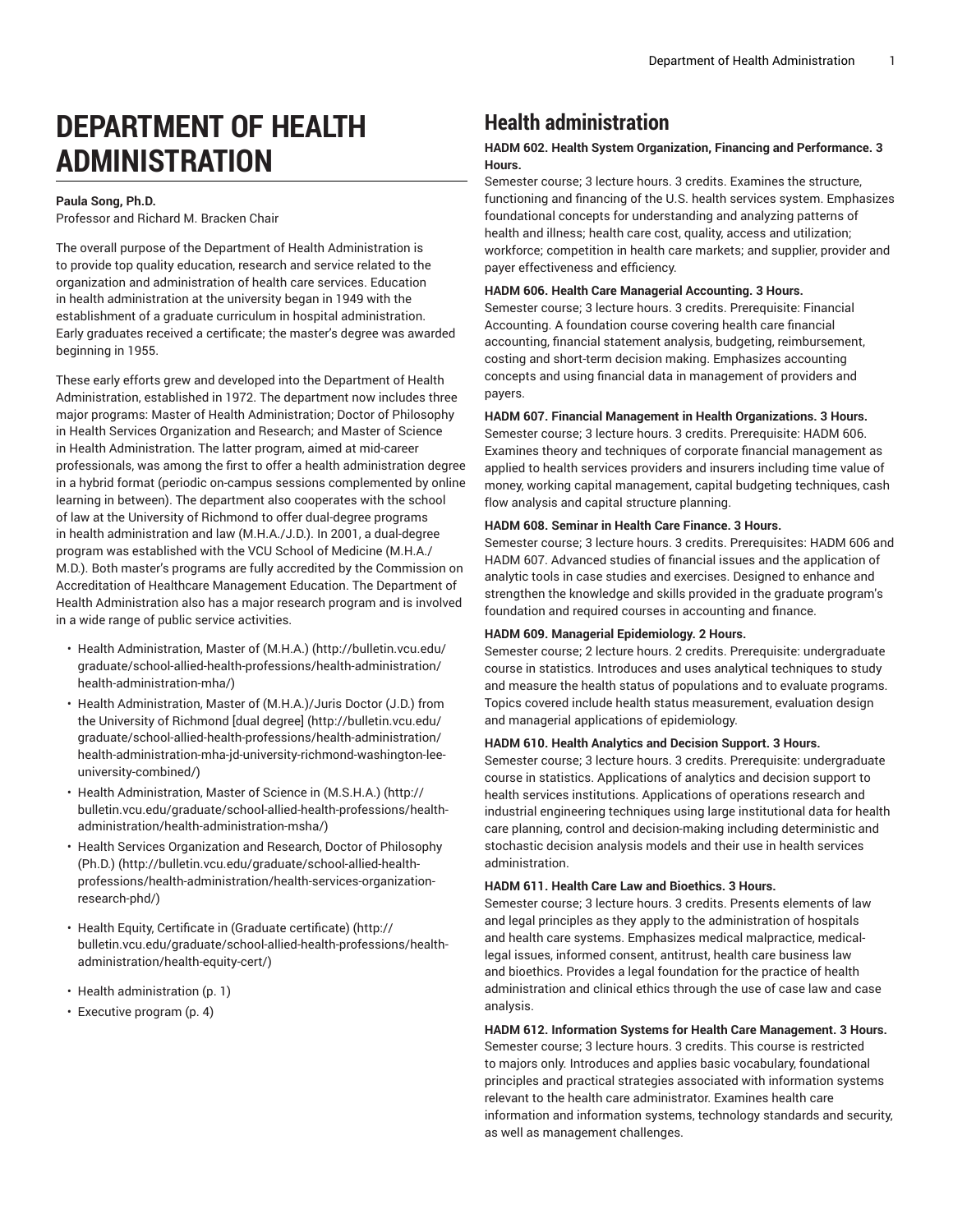#### **HADM 614. Health Care Marketing. 3 Hours.**

Semester course; 3 lecture hours. 3 credits. Foundational theories, concepts and techniques of marketing applied to the distinctive properties of health care services. Emphasis placed on the role of marketing and aligning organizational capacity and health care needs; market analysis and planning; strategic marketing management; tactical marketing mix design; designing and managing service delivery systems and developing new offerings.

#### **HADM 615. Health Care Politics and Policy. 3 Hours.**

Semester course; 3 lecture hours. 3 credits. Examines the political process with particular emphasis on the impact of politics on health care. Focuses on current political issues in the health field, examining conflicts and anticipating effects on the health system.

#### **HADM 621. Advanced Medical Informatics: Technology-Strategy-Performance. 3 Hours.**

Semester course; 3 lecture hours. 3 credits. Focuses on use of technology for improving operational efficiencies, quality of care and market competitiveness. Explores various application technologies within the framework of technology-strategy-performance including: telemedicine, cyber surgery, Web-enabled clinical information systems, clinical decision support systems, artificial intelligence and expert systems, and risk-adjusted outcome assessment systems.

#### **HADM 624. Health Economics. 3 Hours.**

Semester course; 3 lecture hours. 3 credits. Enrollment requires permission of the instructor. Develops an understanding of (1) economics as a managerial tool in making choices or decisions that will provide for an optimum allocation of limited health care resources and (2) economics as a way of thinking about and approaching issues of public policy in financing and organizing health and medical services. Individual research on crucial or controversial issues in the health care field.

#### **HADM 626. International Health. 3 Hours.**

Semester course; 3 lecture hours. 3 credits. Provides an overview of and/or introduction to international health. Focus is on the relationship between external factors and the health of populations.

#### **HADM 638. Administration of Long-term Care Facilities and Programs. 3 Hours.**

Semester course; 3 lecture hours. 3 credits. Focuses on unique knowledge and skills considered essential to effective long-term care administration. Emphasis is on the professional role of the long-term care administrator in providing for the health and social needs of the chronically ill and elderly. Applied skills in addressing the technical, human and conceptual problems unique to LTC are addressed through cases and field exercises.

#### **HADM 645. Structure and Functions of Health Organizations. 3 Hours.**

Semester course; 3 lecture hours. 3 credits. Surveys concepts from organizational and management theories applicable to health organizations. Considers issues in organizational structure, strategy and processes for health care organizations.

#### **HADM 646. Health Care Organization and Leadership. 3 Hours.**

Semester course; 3 lecture hours. 3 credits. Explores the challenges of managing and leading health care organizations in the 21st century. Introduces concepts, vocabulary and ways of thinking to enable students to be more effective and insightful participants in organizational life in health care. Intended to provide the student with the basic knowledge necessary to benefit from the more detailed and advanced courses that follow in the curriculum.

# **HADM 647. Management of Health Care Organizations. 3 Hours.**

Semester course; 3 lecture hours. 3 credits. Prerequisite: HADM 646. Analyzes the current state of management study and practice with the objective of achieving a balanced development of both knowledge and skills in solving the operations problems of health care institutions. Examines critically the managerial process; emphasizes leadership behavior and development, performance improvement, structure and purpose of health care organization subunits, interfunctional coordination, and organizational processes.

#### **HADM 648. Strategic Management in Health Care Organizations. 3 Hours.**

Semester course; 3 lecture hours. 3 credits. Prerequisite: HADM 647. Integrative seminar on strategic decision making in health care organizations. Considers the concepts and alternative models of strategic management, the strategic management process and the evaluation of strategic decisions.

#### **HADM 649. Human Resources Management in Health Care. 3 Hours.**

Semester course; 3 lecture hours. 3 credits. Presents concepts in human resources management as applied to health care organizations. Explores relationships between human resources management and general management, nature of work and human resources, compensation and benefits, personnel planning, recruitment and selection, training and development, employee appraisal and discipline, organized labor issues, and employment and labor law.

#### **HADM 661. Physician Practice Management. 3 Hours.**

Semester course; 3 lecture hours. 3 credits. Prerequisite: permission of instructor. Provides a practical overview of management skills and tools necessary to assist a physician group with an efficient service delivery organization. Discusses issues in the larger health care business environment that affect physician professional practice and the operational factors that define a successful organization now and in the future.

#### **HADM 662. Foundations of Health Equity. 3 Hours.**

Semester course; 3 lecture hours (delivered online, face-to-face or hybrid). 3 credits. Enrollment is restricted to graduate students. This course provides an overview of the historical context and existing research on causes and impact of health disparities. The field of health equity focuses on understanding that all populations -- no matter their race, ethnicity, age, gender, gender identity, sexual orientation, immigration status, disability status or geographical origin -- have equal opportunity to achieve and maintain a healthy life. The course is designed take an in-depth look at multiple populations impacted by health inequities. It explores the values and ethical framework that relate to health equity.

#### **HADM 663. Reducing Health Disparities. 3 Hours.**

Semester course; 3 lecture hours (delivered online, face-to-face or hybrid). 3 credits. Prerequisite: HADM 662 or permission of instructor. Enrollment is restricted to graduate students. This course explores the current strategies used to reduce health disparities, including how health care organizations and public entities are funding efforts to address unconscious bias, patient-centered care and the social determinants of health, such as housing, food insecurity and environmental conditions, as well as increased access to health care as a means to reduce health disparities. It applies knowledge of existing strategies to critical-thinking models for further assessment. At the end of the course, students will be able to identify strategies to address unconscious bias and promote patient-centered care for themselves and colleagues; apply models of critical thinking to assess existing strategies; identify gaps left to be addressed; and begin to identify/crystalize the community partnership for their final health equity project.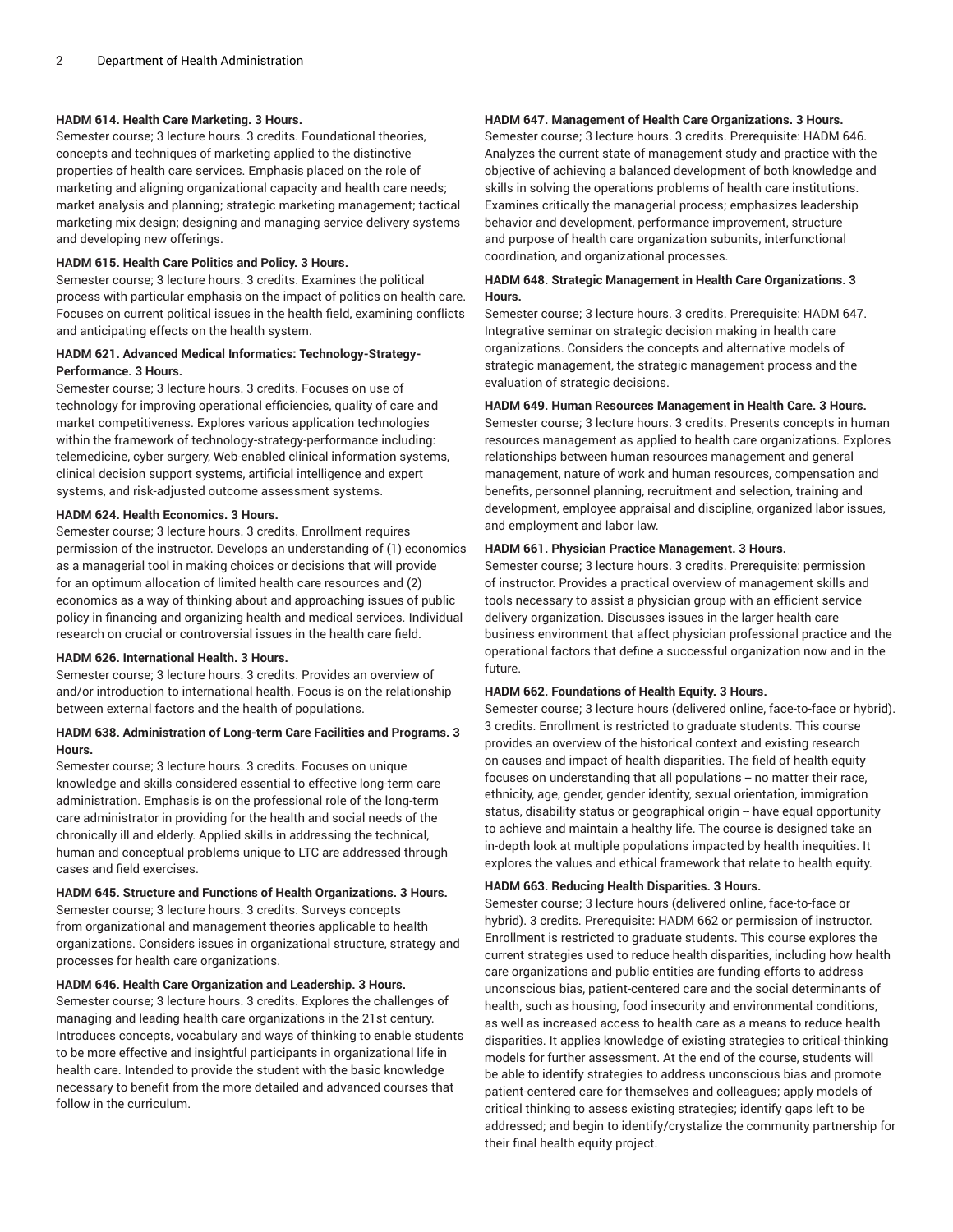#### **HADM 664. Health Equity: Policy and Advocacy. 3 Hours.**

Semester course; 3 lecture hours (delivered online, face-to-face or hybrid). 3 credits. Prerequisite: HADM 662. Enrollment is restricted to graduate students. This course facilitates development of skills to understand and influence policy process. It applies advocacy skills to influence policies that affect health equity. At the end of the course, students will be able to demonstrate an understanding of policy process, identify policy leverage points, demonstrate the ability to advocate for policies that address health disparities and promote health equity, and further crystalize the community partnership for their final health equity project if applicable.

#### **HADM 665. Applications of Health Equity. 3 Hours.**

Semester course; 3 lecture hours (delivered online, face-to-face or hybrid). 3 credits. Prerequisites: HADM 662; and HADM 663 or HADM 664; or permission of the instructor. Enrollment is restricted to graduate students. This course consists of independent design and implementation of a student-initiated project relating to some aspect of health equity. Guidance for the project will be provided by faculty and, where appropriate, a community partner. At the end of the course, students will be able to synthesize concepts from didactic courses, identify salient problems related to health equity, identify a project mentorship team and use the course framework to analyze problems, propose solutions and outline advocacy strategies.

#### **HADM 681. Clinical Concepts and Relationships. 2 Hours.**

Semester course; 2 lecture hours. 2 credits. Introduces students without clinical backgrounds (nursing, medicine, other) to medical and health care terminology. Reviews and discusses concepts that are related to health, healing, health professions and the experience of the patient. Examines the role of health professionals; emphasizes communication, problem solving and patient care improvements across professional boundaries.

#### **HADM 682. Executive Skills I. 1 Hour.**

Semester course; 1 lecture hour. 1 credit. Applied course in executive skills and behavior of the health care executive. Focus is on the health care executive leadership development and personal effectiveness.

#### **HADM 683. Executive Skills II. 1 Hour.**

Semester course; 1 lecture hour. 1 credit. Prerequisite: HADM 682. Advanced applied course in executive skill development. Focus is on the health care executive leader and development of skills relating to the external environment of health care organizations. Emphasizes relationships with physicians, governing boards, regulatory bodies, donors and other key stakeholders.

#### **HADM 690. Departmental Research Seminar. 1-9 Hours.**

Semester course; variable hours. Variable credit. Research seminar that focuses on research design and methods organized under a single topic or a series of related topics in health services research. Applied research training for master's-level students.

#### **HADM 691. Special Topics in Health Services Organization and Research. 3 Hours.**

3 lecture hours. 3 credits. Prerequisite: permission of instructor. Course is devoted to specialized content area for health administration. Examples include physician practice management and advanced managed care.

# **HADM 692. Independent Study in Health Administration. 1-3 Hours.**

1-3 credits. Prerequisite: Permission of instructor. Special study conducted under the guidance of a faculty sponsor.

### **HADM 693. Internship in Health Administration. 3 Hours.**

3 credits. Prerequisite: Completion of year one of the MHA curriculum. Restricted to dual-degree students (MHA/MD and MHA/JD). Assesses and examines administrative and organizational structures and cultures of the assigned site with perspectives from macro- and microorganizational views. Students develop an understanding and gain knowledge of the complex health care industry and the internal and external factors that influence decision-making in the organization. Students will research and prepare a management project with recommendations to assist the organization in decision-making, policy development and/or performance improvement. Graded as S/U/F.

#### **HADM 694. Practicum in Health Administration I. 5 Hours.**

5 credits. Course is restricted to students completing a one-year administrative residency. Examines contemporary problems and issues in the organization, administration and evaluation of health services. Focuses on the application of alternative approaches to administrative problem solving. Emphasizes internal and external stakeholder interests and factors that influence decision-making in health care organizations. Graded as S/U/F.

#### **HADM 695. Practicum in Health Administration II. 3-5 Hours.**

3-5 credits. Course is restricted to students completing a one-year administrative residency. Students will examine contemporary problems and issues in the organization, administration and evaluation of health services. Focus on the application of alternative approaches to administrative problem solving. Course emphasizes internal and external stakeholder interests and factors that influence decision-making in health care organizations. Students design, conduct and present the results of a management project. Additional projects will be required for students enrolling in more than 3 credits. Graded as S/U/F.

#### **HADM 697. Directed Research. 1-6 Hours.**

Semester course; variable hours. Variable credit. Special course offered under the guidance of a faculty sponsor for one or more students to design and implement an applied research project in the field setting. Focuses on the application of research methods to policy or operational problems of health care institutions.

#### **HADM 701. Organizational Behavior for Health Services Research. 3 Hours.**

Semester course; 3 lecture hours. 3 credits. Prerequisites: HADM 704 and HADM 705, or permission of instructor. Provides intellectual insights into central topics of micro organizational behavior. Requires critical evaluation of organizational behavior and health services research based on organizational behavior topics. Requires identification and application of organizational behavior theoretical perspectives to issues in the health sector.

#### **HADM 702. Research in Health Care Financing and Delivery Systems. 3 Hours.**

Semester course; 3 lecture hours. 3 credits. Prerequisites: HADM 701, HADM 704 and HADM 705, or permission of the instructor. Critically reviews and evaluates emerging research in organization, delivery and financing of health care services.

# **HADM 704. Foundations of Health Service Organization Theory. 3 Hours.**

Semester course; 3 lecture hours. 3 credits. Examines the roots of foundational theories and concepts in organization theory and their application to research on health care organizations and systems. Emphasizes the environment and structure of health care organizations and systems.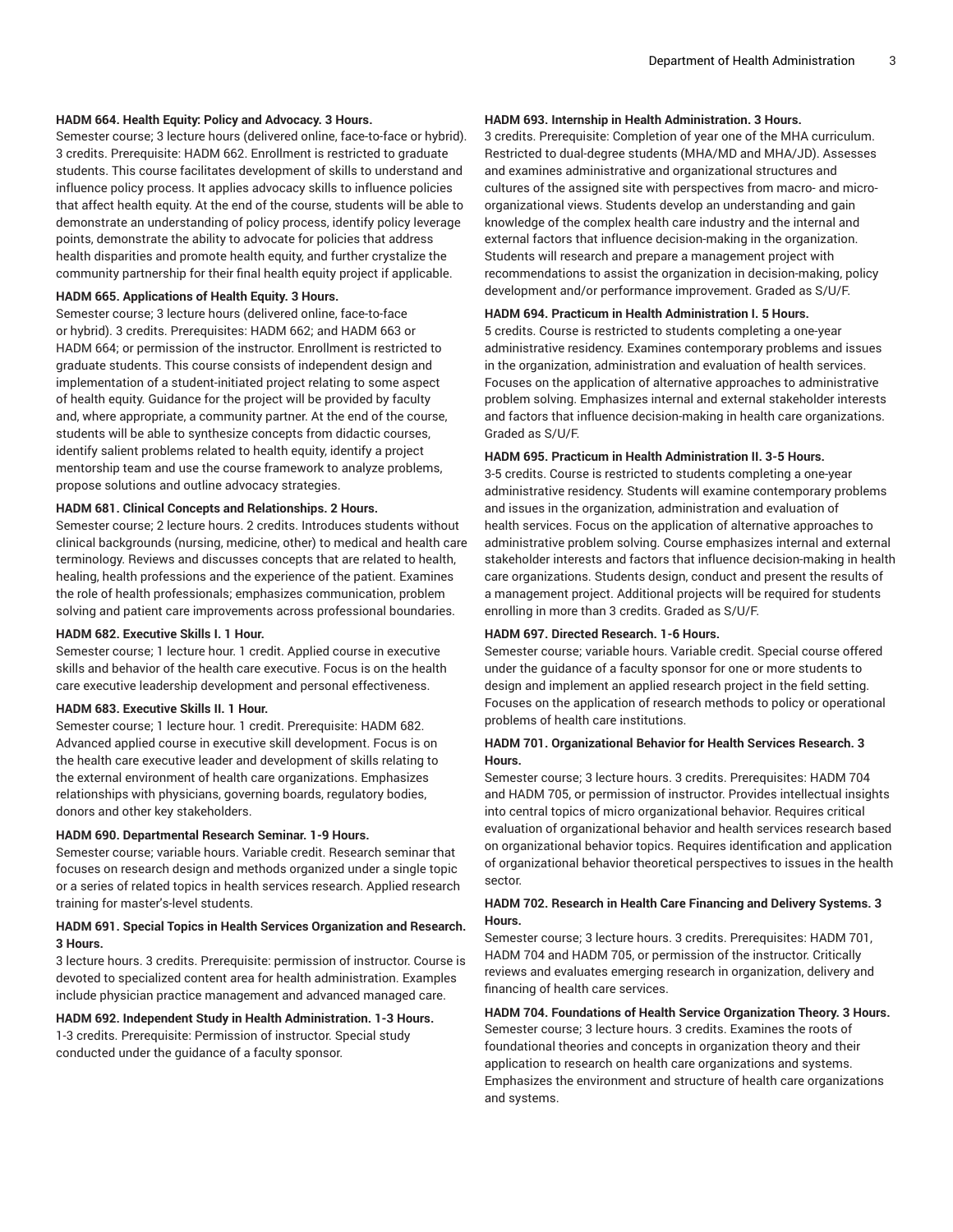### **HADM 705. Advanced Health Service Organization Theory. 3 Hours.**

Semester course; 3 lecture hours. 3 credits. Prerequisite: HADM 704 or permission of instructor. Covers contemporary perspectives in health organization theory in depth, with emphasis on their research application in health care organizations. Critically assesses current examples of research on health care organizations using these perspectives.

# **HADM 711. Introduction to Health Services Organization Research I. 1 Hour.**

Semester course; 1 lecture hour. 1 credit. Open only to Ph.D. students in health services organization and research. Assists doctoral students in becoming members of the health services research community and developing skills to be successful researchers. Introduces students to health services research as a field, major databases for health services research, career paths and related ethical issues. Develops key foundational skills including database management, statistical software, grant applications and career development. First in a twocourse sequence.

### **HADM 713. Introduction to Health Services Organization Research II. 1 Hour.**

Semester course; 1 lecture hour. 1 credit. Open only to Ph.D. students in health services organization and research. Assists doctoral students in becoming members of the health services organization research community and developing skills to be successful researchers. Introduces students to health services organization research as a field, major databases for health services research, career paths and related ethical issues. Develops key foundational skills including management of frequently used health services organization research databases, statistical software, grant applications and career development. Second in a two-course sequence.

# **HADM 760. Quantitative Analysis of Health Care Data. 3 Hours.**

Semester course; 3 lecture hours. 3 credits. Prerequisites: MRBL 624 and HADM 609, or permission of instructor. Research course emphasizing computer application and statistical analyses of health care data generated from secondary sources, including data envelopment analysis.

#### **HADM 761. Health Services Research Methods I. 3 Hours.**

Semester course; 3 lecture hours. 3 credits. Prerequisite: Upper-division course in statistics. Research as a systematic method for examining questions derived from related theory and/or health service practice. Major focus is on the logic of causal inference, including the formulation of testable hypotheses relating to health services organization and management, the design of methods and measures to facilitate study, and the concepts, principles and methods of epidemiology.

#### **HADM 762. Health Services Research Methods II. 3 Hours.**

Semester course; 3 lecture hours. 3 credits. Prerequisites: HADM 761 and MRBL 632, or equivalent. Application of multivariate statistical analysis and evaluation research methods to health services research. Emphasis is placed on the use of advanced statistical methods (e.g., LISREL, Event History Analysis) and designs to analyze panel data in the health field.

#### **HADM 763. Applied Health Services Research. 3 Hours.**

Semester course; 3 lecture hours. 3 credits. Prerequisites: HADM 761 and ECON 501, or permission of instructor. Seminar for Ph.D. students who have had courses in quantitative analysis of health care data and research methods. Develops framework for classifying the major topics and issues addressed by health services research. Explores the relationships between health services research, policy analysis and program evaluation. Emphasizes assessment of the effectiveness, efficiency and equity of the health system at various levels of analysis. Stresses the importance of conceptual modeling as a foundation to rigorous empirical research.

## **HADM 792. Independent Study in Health Services Organization and Research. 1-3 Hours.**

Semester course; 1-3 credits. Special study or research leading to a publication. Conducted under the guidance of a faculty sponsor.

#### **HADM 793. Research Practicum. 1-3 Hours.**

Semester course; 1-3 credits. Available only to second year students. Supervised investigation of selected problems in health services research. Includes conducting and analyzing field research.

# **HADM 898. Doctoral Dissertation in Health Services Organization and Research. 1-9 Hours.**

Semester course; 1-9 credits. A minimum of 9 semester hours required for Ph.D. degree. Prerequisite: Completion of required course work and comprehensive examination. Dissertation research under direction of faculty adviser.

## **HADM 899. Doctoral Dissertation in Health Services Organization and Research. 1-9 Hours.**

Semester course; 1-9 credits. A minimum of 9 semester hours required for Ph.D. degree. Prerequisite: Completion of required course work and comprehensive examination. Dissertation research under direction of faculty adviser.

# <span id="page-3-0"></span>**Executive program**

# **HADE 602. Health Systems Organization, Financing and Performance. 3 Hours.**

Semester course; 3 credits. Examines the structure, functioning and financing of the U.S. health services system. Emphasizes foundational concepts for understanding and analyzing patterns of health and illness; health care cost, quality, access and utilization; workforce; competition in health care markets; and supplier, provider and payer effectiveness and efficiency.

#### **HADE 606. Health Care Managerial Accounting. 3 Hours.**

Semester course; 3 credits. Prerequisite: Permission of the instructor. A foundation course covering health care financial accounting, financial statement analysis, budgeting, reimbursement, costing and short-term decision making. Emphasizes accounting concepts and using financial data in management of providers and payers.

# **HADE 607. Financial Management in Health Organizations. 3 Hours.**

Semester course; 3 credits. Prerequisite: HADE 606. Examines theory and techniques of managerial corporate management as applied to health service providers and insurers including time value of money, working capital management, capital budgeting techniques, cash flow analysis and capital structure planning.

# **HADE 609. Managerial Epidemiology. 2 Hours.**

Semester course; 2 lecture hours. 2 credits. Focuses on analytical techniques to study and measure the health or populations and to evaluate programs. Topics covered include health status measurement, evaluation design and managerial applications of epidemiology.

## **HADE 610. Health Analytics and Decision Support. 3 Hours.**

Semester course; 3 lecture hours. 3 credits. Prerequisite: undergraduate course in statistics. Applications of analytics and decision support to health services institutions. Applications of operations research and industrial engineering techniques using large institutional data for health care planning, control and decision-making, including deterministic and stochastic decision analysis models and their use in health services administration.